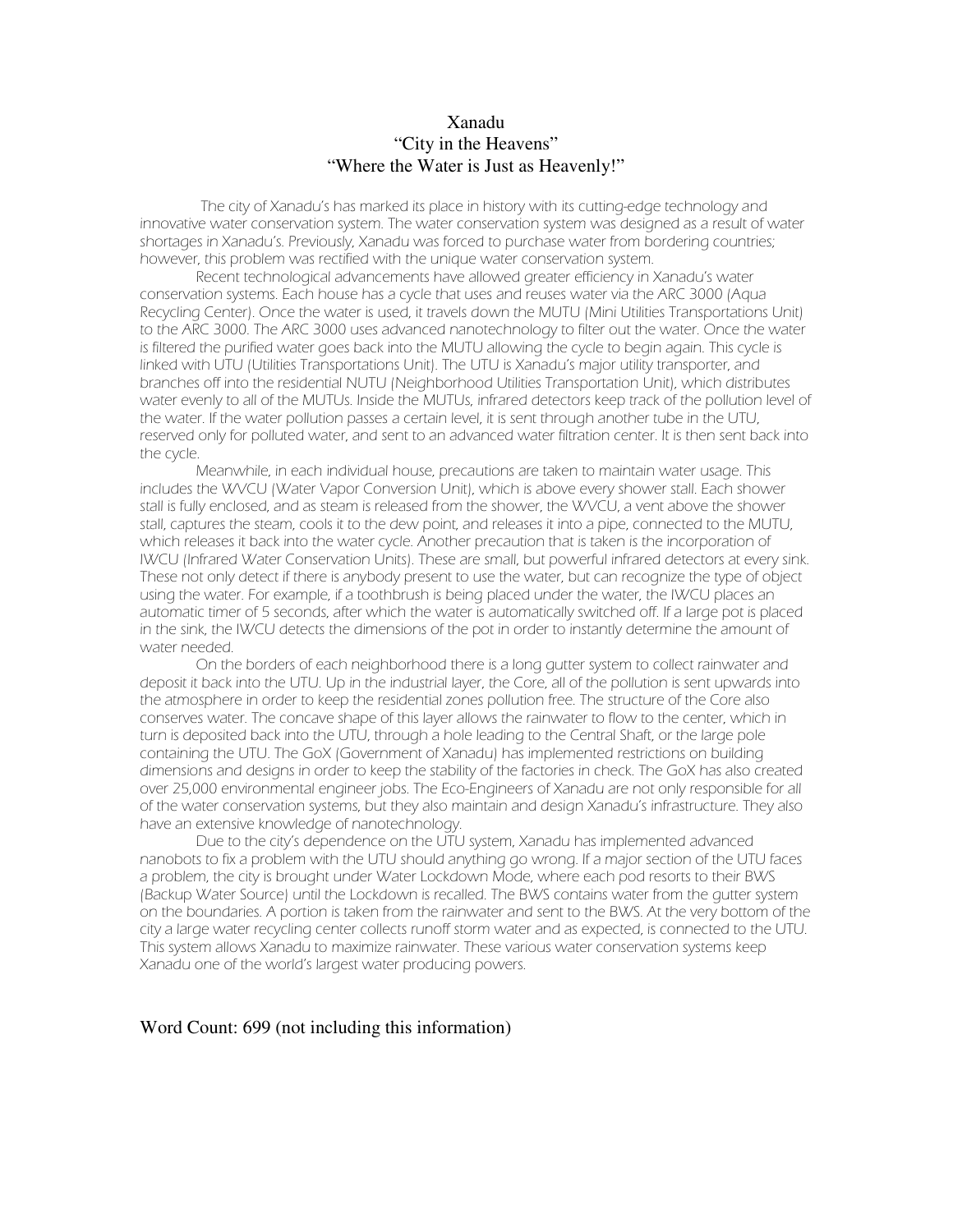#### Works Cited

- EPA (2007). Wastewater Management: Reatured Topics. Retrieved December 12, 2008, from EPA: Office of Water Web site: http://www.epa.gov/owm/featinfo.htm
- Kostigen, Thomas (5/28/2008). Everything You Know About Water Conservation Is Wrong. *Discover Magazine*, Retrieved 9/19/2008, from http://discovermagazine.com/2008/jun/28-everything-youknow-about-water-conservation
- Zetland, David. "Desalination Techonlogy." Gold Coast Feburary 8, 2006 12 Dec 2008 <http://www.goldcoast.qld.gov.au/attachment/goldcoastwater/EBWS\_FS4.pdf>.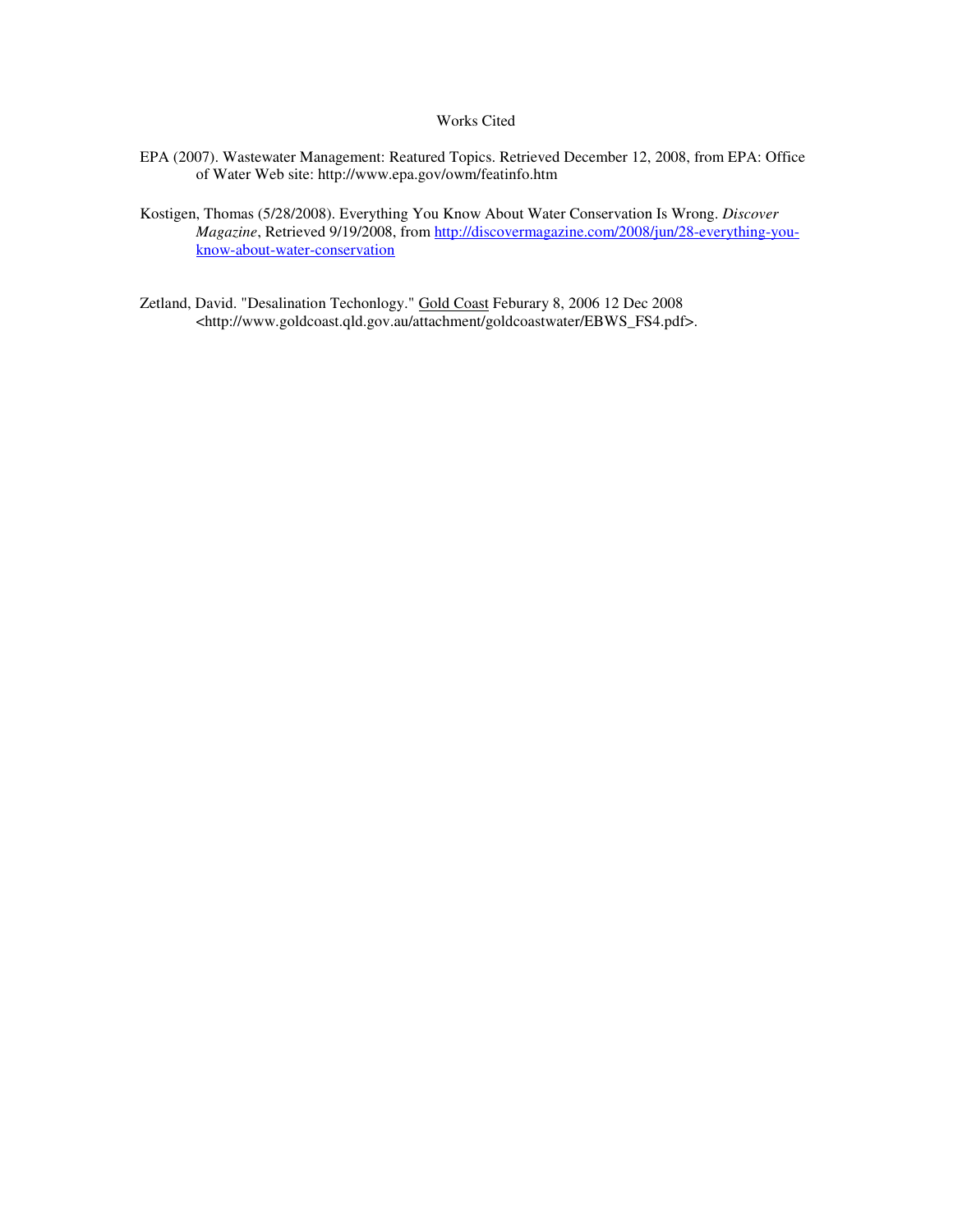#### Essay

#### **Heliopolis**

 In the twenty first century, it became evident that water would become the most critical natural resource issue facing many parts of the world. For this reason, the Sustainability for Tomorrow Water Program (STWP) was formed in Heliopolis, Egypt. A regional water distribution system was created, and, researchers and engineers worked to develop an aggressive conservation plan with the ultimate goal of equipping all residences with completely self-sustaining closed water systems.

 In Heliopolis, the average family residence occupies approximately 2000 square feet, and is located on a one half acre lot. An average family uses approximately 70 gallons of water per person per day. Indoor water usage accounts for under half of all the water used by residential customers. The majority is used for irrigation. In an effort to develop a closed system, water reuse, as well as production and recycling, is a priority. Water is collected from two major sources; rainfall and humidity condensation. Rainfall is collected utilizing a system of landscaping and collection techniques. Humidity condensation is accomplished using solar powered electrostatic filters and a humidity condenser system. This collected humidity system was developed by industrial systems engineers and is designed especially for residential use. The condensed water is clean and requires little filtration. After condensing, water is pumped through nano and UV filters and gravity fed into an underground water bank.

 Our water banking systems ensure that water is always available. A household tank can bank between 5000 and 20,000 gallons, which is enough to support a household for over 1/3 of the year. Household water banks are connected to larger community water banks, which hold reserves for instances of severe drought and community use.

 Water banks maintain high quality potable water utilizing Zeeweed filtration technology developed by nanoengineers. Before entering water banks, water is filtered to remove solids. Zeeweed uses a nano-pore system to capture over 99.9999% of the remaining contaminants.

Zeeweed technology can be used by individual residential units, eliminating the need for extensive piping and pumping. Earlier, water treatment systems didn't separate different types of wastewater. Waste is redirected towards a containment unit where it is biologically managed and later pumped out and used for soil enrichment. Cleaning of Zeeweed is necessary approximately twice per year based on water usage. Back wash jets of a biodegradable cleaning fluid remove contaminants, sending them to the containment unit.

 Water recycling, reuse, and conservation are the backbone of the STWP. Air suction systems minimize toilet water use. Solid and liquid waste is separated. Urine is filtered to extract as much of its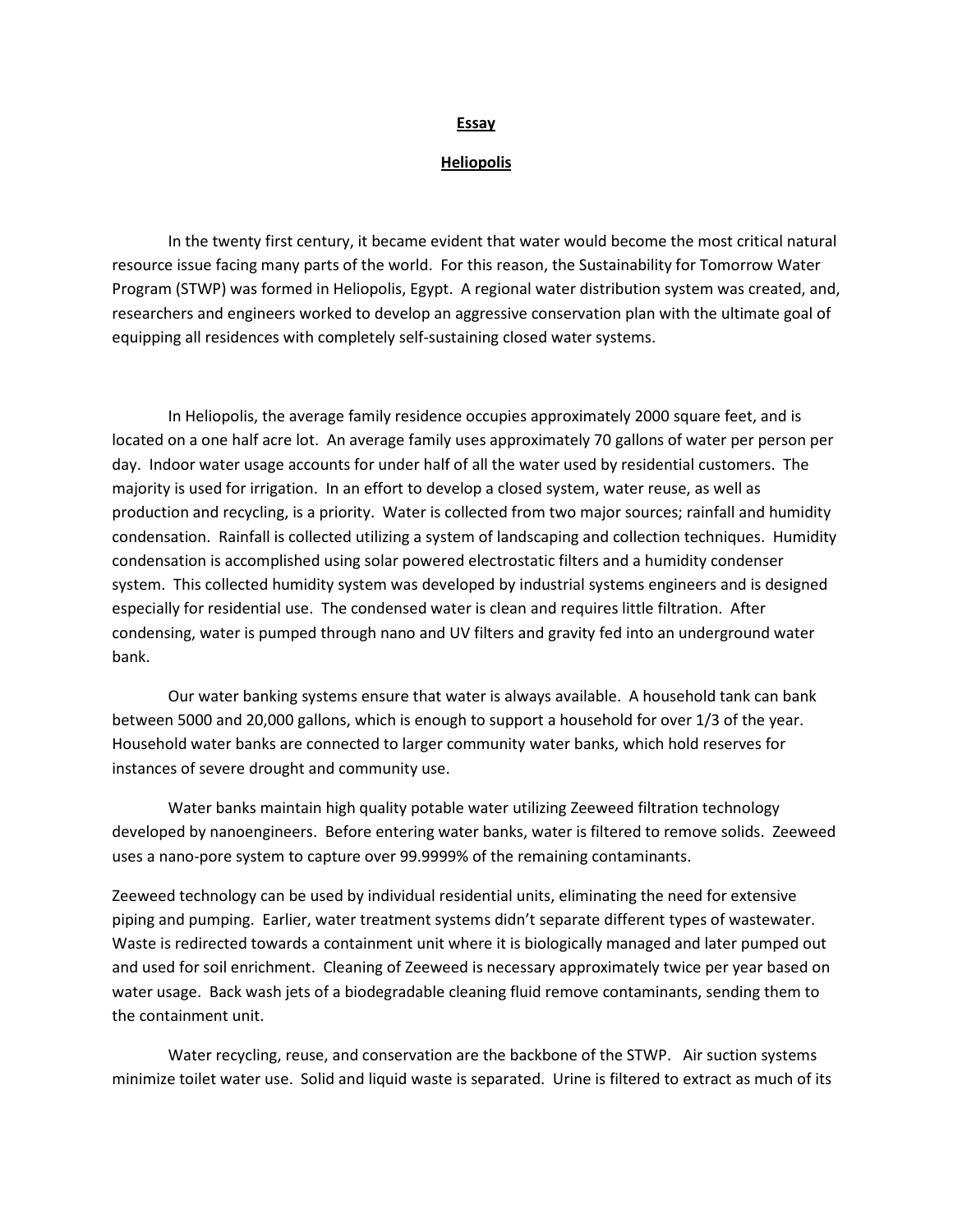water content as possible and the rest is composted. Feces is extracted of 70% of its water and then used as compost along with the urine additive.

 Xeriscaping minimizes water needs, and while sloped land directs runoff towards porous driveways and sidewalks, irrigation systems double as a "net" to collect rainwater. Water troughs are laid out around the property and on the edges of roads, collecting runoff and directing it to a water bank. Irrigation systems efficiently use water by measuring how much water is needed based on moisture content of the soil and the size and species of the plants being watered.

 Low flow faucets and showerheads are used throughout Heliopolis. Flashpoint water heaters are used to heat water on demand at the tap. These taps are motion sensitive and only turn on for a limited amount of time, also reducing the overall water usage.

 Grey water reuse and minimization is another major part of the conservation effort. Grey water is re-circulated back to its source after passing through a light filtration system and can be reused hundreds of times before sensors flush the system and restart it.

 As our society evolves, so too does the need for efficient water management. A vast sensor monitoring network relays individual component water usage, water quality, and waste management data to Heliopolis Water Department Central headquarters. Our success story is, in part, due to the amount of total water we can collect from the atmosphere, but also relies heavily on our water management and delivery system which has allowed water to become a very profitable export for Heliopolis.

Word count 699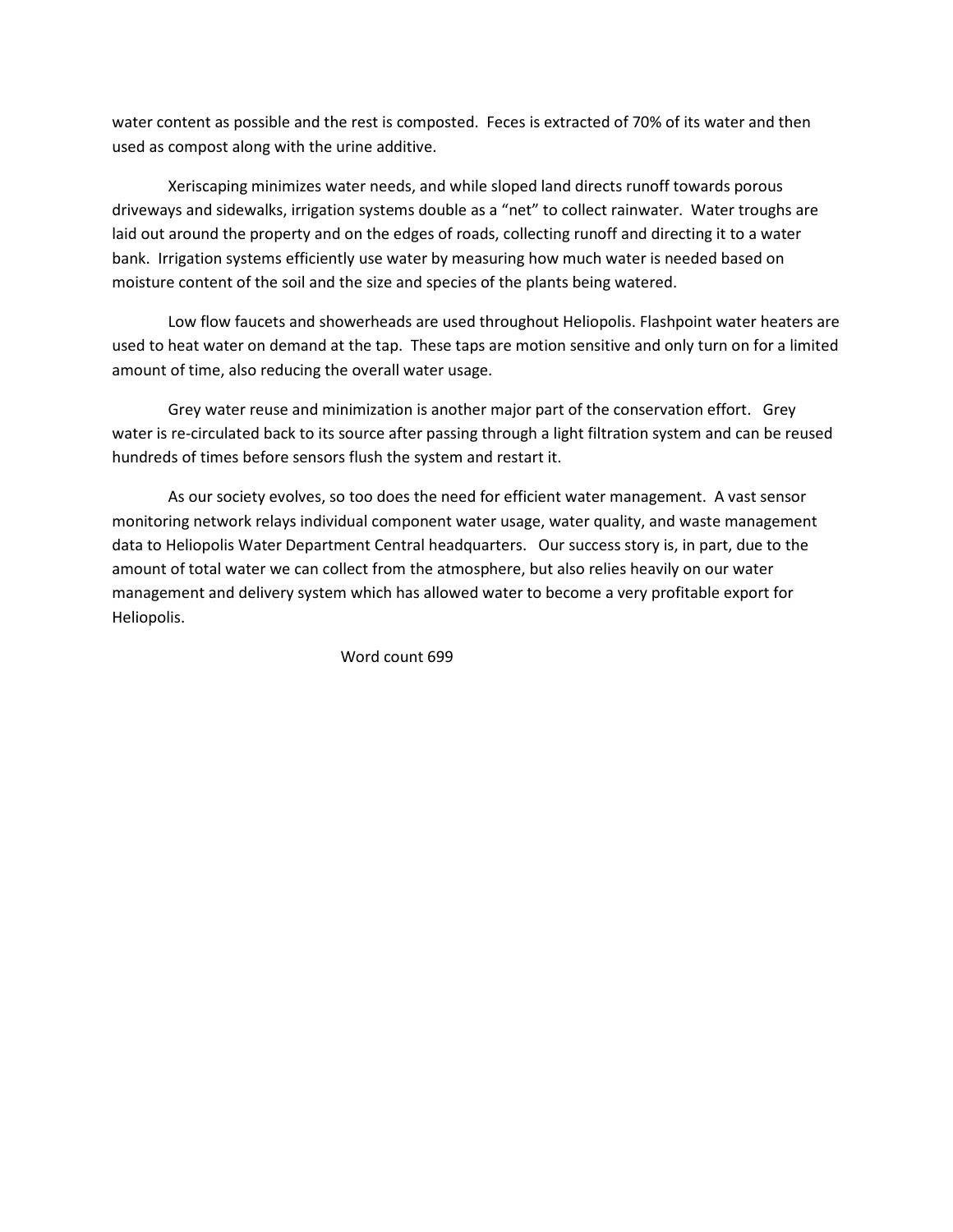Aqualis

### The Elysium Home

The Elysium module is a 2000 square feet, 3 bedroom, 2 bath, single residence home, that will comfortably house four occupants. The home sits on a .25 acre lot, and boasts a beautiful Xeriscaped yard. A closer look at water treatment, storm water collection, water recovery, and water conservation within the home will demonstrate how Elysium operates on a nearly closed water system.

### Waste Water Treatment

Elysium's water waste purification system utilizes aerobic treatment methods. After the water is treated in the aeration tank, it is disinfected using chlorine tabs, and then passed through the patented Realsoil Greenhouse system. This system uses a replication of the native layers of soil to filter and treat the water. Finally, the water is filtered to a clear potable state using a carbon-based filter. While waste water is converted to potable water, the module also collects rain water as one of its primary potable water sources.

## Rainwater Collection

The most effective systems for collecting rainwater is to use an aluminum roof, which keeps the water cleaner than asphalt shingles. Covered gutters and down spouts are utilized to direct storm water to below ground containment units. The rain water is put into the chlorination stage of purification as the house demands. Even with a relatively low annual rainfall of 15 inches, this technology will allow 16,824 gallons of rain water to be collected per year. Water can also be recovered though several other methods.

### Water Recovery Methods

Water Collection methods employed in the Elysium home includes the utilization of an A/C Condensation collection system and Organic Waste Dehydration (OWD).

# A/C Condensation Collection

The A/C Condensation unit directs water condensation from the air conditioner and puts it in the underground water containment units.

# OWD

The OWD works by compressing and dehydrating organic trash and cleaning the water extracted from it. Water is removed using a solar heated waste compactor, then directed to the underground water containment units.

### Water Conservation

Water saving technologies that will be employed in Elysium home include low flow fixtures, water efficient washing machines, dishwashers, and inline water heaters. The Elysium house also boasts the following innovative technologies: Express Vibro Hand Sanitizer (EVHS), Teflon Vac Toilets (TVT), Sonic Antibacterial Bath (SAB), and Pre-Calibrated Automatic Sinks (PAS).

EVHS